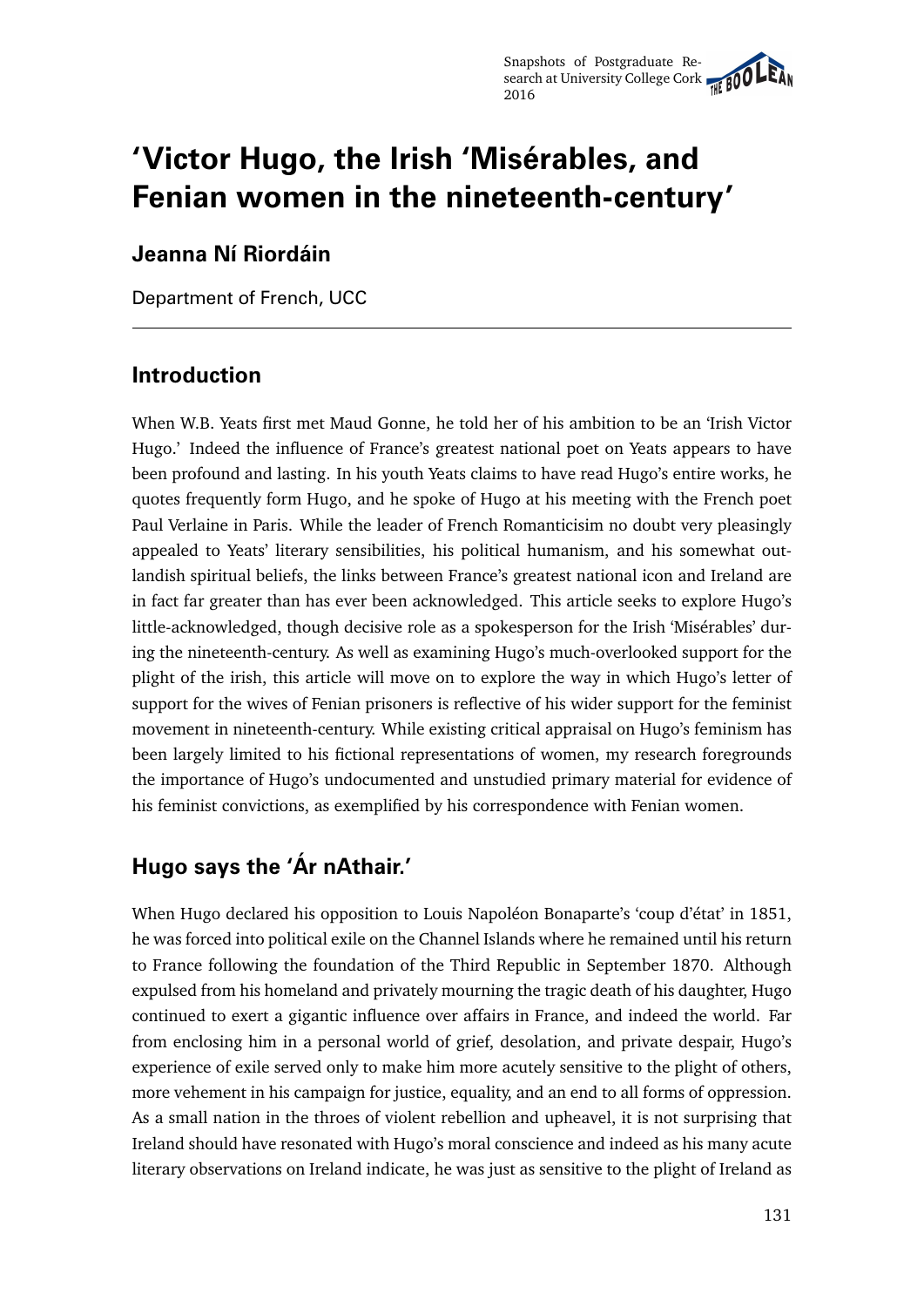he was with that of the many other small nations which he defended during his prolonged political exile, most notably Crete, Geneva, Mexico, Portugal, Cuba, and Serbia. In his epic novel describing the ineluctable forces of social progress *Toilers of the Sea*, Hugo describes the Irish imigrants in London as the most wretched of all the 'Misérables' residing in the city: 'Living in wet clothing is a habit which may be acquired. The poor groups of Irish people, — old men, mothers, half naked girls and infants, — who spend the winter in the open air, in the snow and rain, huddled together at the corners of the London streets, live and die in this condition.' To use Jean-Paul Sartre's expression, Hugo was the epitome of the politically-engaged writer or 'l'écrivain engagé' who used his writing in such a way as to highlight the gravest social injustices of his time, whether it be the use of the death penalty, slavery, poverty, or prostitution. In the preface of *Autumn Leaves*, one of his finest poetic masterpieces, Hugo suggests 'a poetry working for the cause of liberty, a poetry for the people and against kings and all kinds of dictatorships.' The preface laments the bad state of affairs in Europe and Ireland is described as a cemetery. This metaphor is continued throughout the work wherein Hugo expresses his profound hatred for the oppression of small nations and evokes 'a bleeding Ireland expiring on its cross.' One of Hugo's most poignant literary references to the plight of the Irish appears in his novel *The Man who Laughs*, a tragic love story in which he launches a scathing attack against social inequality and injustice. In the novel, Hugo gives an account of a storm at sea in which a group of disenfranchised exiles among whom are Irish, French, and Basque women are united in prayer: 'Sanctificetur nomen tuum. Que votre nom soit sacrifié, dit le provençal. Naomhthar hainm, dit l'irdandaise. Adveniat regnum tuum, poursuivit le docteur. Que votre règne arrive, dit le provençal. Tigeadh do rioghaehd, dit l'irlandaise.' Hugo describes how the Irish and Basque women, like all 'Misérables', are united not only through their language but also through their suffering: 'The motley nature of the group shone out. The women were of no age. A wandering life produces premature age, and indigence is made up of wrinkles. One of them was a Basque of the Dry-Ports. The other, with the large rosary, was an Irishwoman. They wore an air of indifference common to the wretched.'

### **From Fenian wives to Queen Victoria**

While such poignant literary depictions of the 'wretched' Irish reveal his deep compassion for the Irish people and the sublime dignity which he bestows on all 'Misérables', Hugo's relationship with Ireland extended far beyond his literary expressions of sympathy when he became directly involved in the Irish political struggle. In 1867, while still in exile in Guernsey, Hugo received a letter from the wives of six condemned Fenian rebels seeking his support in their opposition to the impending executions of their husbands, among whom were the prominent leaders of the Fenian Rebellion of 1867, General Burke, Captain Mac Afferty, and Captain Mac Clure, and three others, Kelly, Joice, and Cullinane, who were each arrested and condemned to death by British authorities in the aftermath of the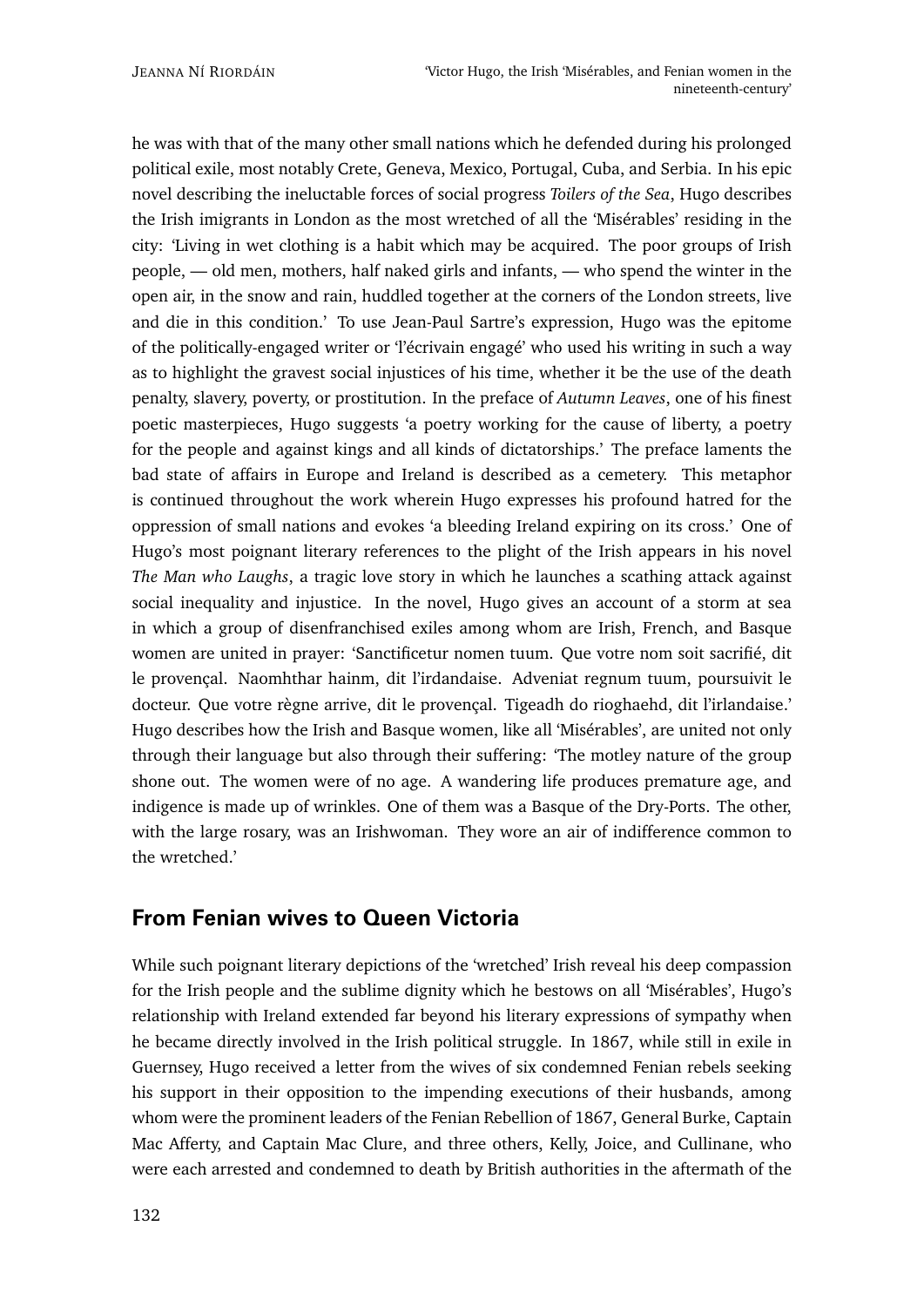Rebellion. Hugo's response to the women's plea for help was immediate and decisive, writing a personal letter to Queen Victoria seeking the reprieve of the condemned men, and cementing his role as a spokesperson for the Irish 'Misérables' of the nineteenthcentury. In his letter, Hugo appeals to the renowed, global stature and reputation of England as an enlightened nation of progress, justice, and civilization. His letter is marked by a forceful, rhetorical tone in which he discredits the practice of capital punishment as an 'affront to civilisation' which contradicts England's role as a leading nation for all European nations. Hugo's decision to expressly address the letter to Queen Victoria in his attempt to grant clemency for the Irish rebels is particularly noteworthy in light of the fact that it was Hugo's support for a highly satirical article on Queen Victoria's visit to France in 1855 sent by his fellow French exiles to a London newspaper, which led to the expulsion of three French exiles from London, and subsequently Hugo's own expulsion from Jersey. Presumably, given their history, Queen Victoria would not have readily appreciated Hugo's input in an issue of such national concern and political import, yet Hugo's compassionate appeal to Queen Victoria to spare the wives and children of the condemned men from social ruin remarkably succeeded in persuading her to grant clemency to each of the six rebels. On a further occasion in 1867, when three Fenians, the so-called 'Manchester Martyrs' were condemned to death after a police sergeant had been killed during a raid on a prison containing two Fenians, Hugo appealed once again for clemency from Queen Victoria. On this occasion however, Queen Victoria ignored Hugo's appeals for a reprieve and the three Fenians were hanged. On the following day, 24 November 1867, Hugo, deeply grieved by the incident, wrote in his manuscript: 'yesterday the three Fenians Larkin, Alton and Gould (the last two were in fact named Allen and O'Brien) were hanged at Manchester.'

#### **The 'Don Juan' becomes a feminist**

While Hugo's intervention in the plight of the Irish rebels confirms the lengths to which he went in support of the Irish 'Misérables' and the profound empathy he felt for their cause, his letter to the Fenian women is significant for another reason also. During his exile, Hugo became a spokesperson not only for the oppressed and downtrodden, he also became an international spokesperson in the struggle for women's rights and female emancipation. His participation in the feminist struggle of his time has been woefully overlooked however in the larger scheme of his social and political activism owing to the dominant critical focus on the more high-profile moral causes to which he devoted his attention, most notably, the abolition of the death penalty, an end to slavery, and the freedom of press. Then of course there is Hugo's enduring image as the most notorious 'Don Juan' of his time and the quintessential patriarch of the 19th century which has fuelled the scathing criticisms of his perceived one-dimensional image of femininity whereby women fit neatly into the categories of virginal girlhood or devoted motherhood, and which have made any claims to Hugo's feminism a seemingly implausible, and frankly unrewarding feat. While there are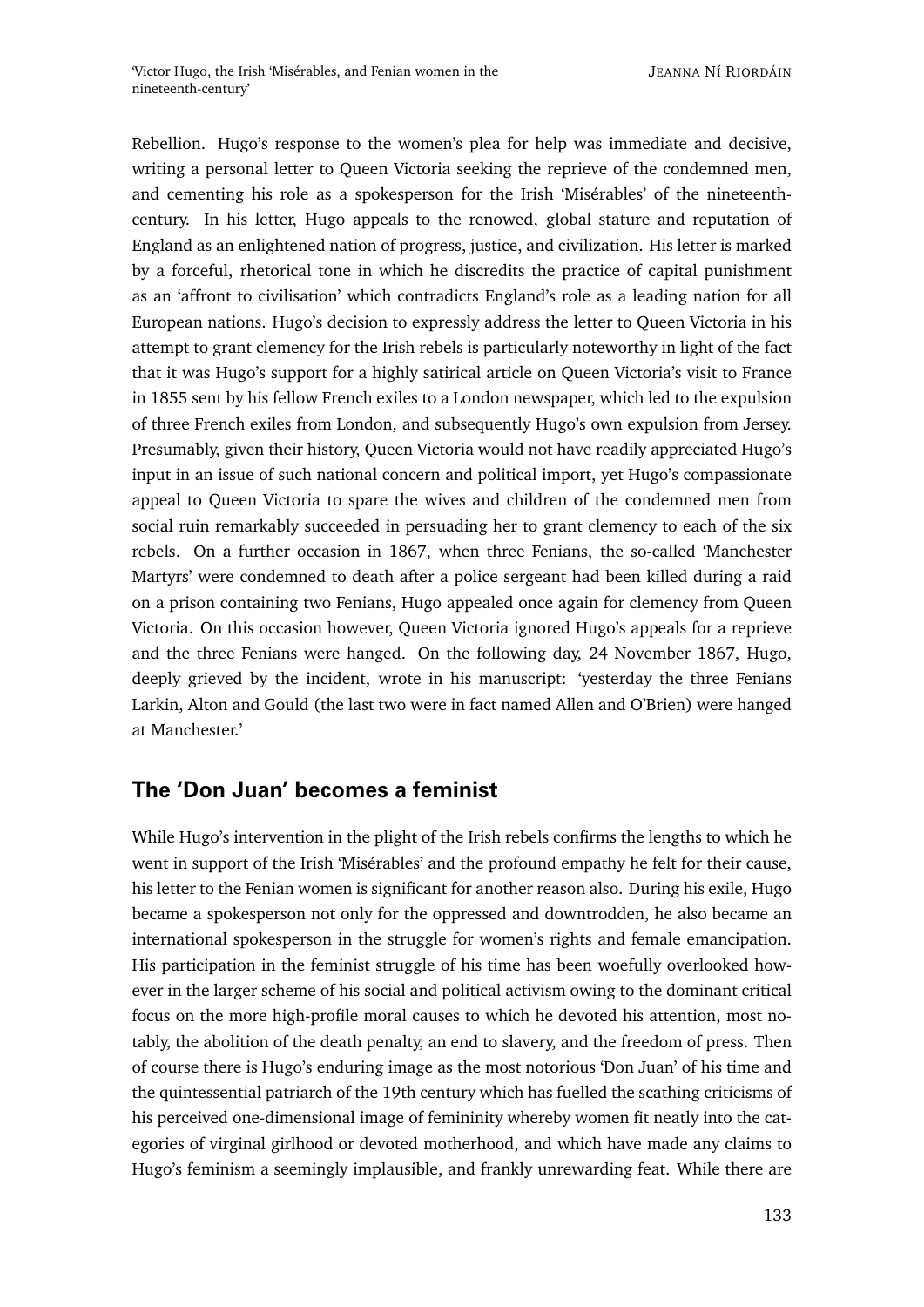many reasons why Hugo's contribution to the feminist movement of his time has not been deemed worthy of in-depth critical analysis, my research, which focuses on Hugo's largely undocumented letter correspondences with women during his time in exile and his primary discourse on women's rights breaks new ground in existing Hugolian scholarship by providing an invaluable insight into Hugo's direct participation in the struggle for female emancipation. These new insights cast Hugo's attitudes towards women in a revealing new light, while also offering new perspectives from which to view Hugo's representations of femininity in his fictional works. Over the course of his exile, Hugo received letters from countless groups of afflicted women as diverse as the female victims of the Cuban Revolution and the women at the forefront of the struggle against the introduction of regulated prostitution in England. In his letters of reply to these women, Hugo professes his upmost support for the most pressing demands of the feminist struggle in 19th century Europe. He condemns prostitution as a form of legal tyranny, and declares that a nation can never be free so long as half of its population are oppressed. His support for the women of Cuba and the Fenian women demonstrate his awareness of the changing position of women in the nineteenth-century, and his support for the pro-active, cross-gendered roles which women adopted in the various revolutionary struggles which unfolded during the century. He declared that the greatest achievement of the century would be the extension of equal rights to both sexes thereby completing the aims of the French Revolution. To that end, he argued that women were entitled to equal education, full citizenship, and equal suffrage rights — which were the most radical and defining demands of nineteenth-century feminism. Further, the feelings of displacement, isolation, and social alienation occasioned by Hugo's experience of exile enabled him to form a relational and experiential connection with the afflicted women who sought his assistance, and thus proved indispendable in enabling him to establish himself as a sympathetic voice in the struggle for women's rights. While the ability of men to engage in feminism is often treated with fear and suspicion owing to their privileged position as bearers of patriarchalism, Hugo's self-alignment with the plight of women on the basis of his own oppressed and marginalised status as an exile demonstrates his attempt to speak on behalf of women's rights, not from a privileged, masculinist perspective but from a compassionate and empathetic perspective, something which men involved in the feminist struggle today still struggle unsuccessfully to achieve. Such was Hugo's ability to harness the feelings of exclusion, marginality, and oppression occasioned by his experience of exile into an empathetic feminist voice that during his exile, his letter to the Cuban women was published in the New York Times, his progressive anti-prostitution discourse was alluded to in the *International Council of Women* in 1888, and Hugo was chosen as an honorary spokesperson for multiple feminist organisations and a political advocate for the improvement of women's rights in Parliament following his return to France in 1870.